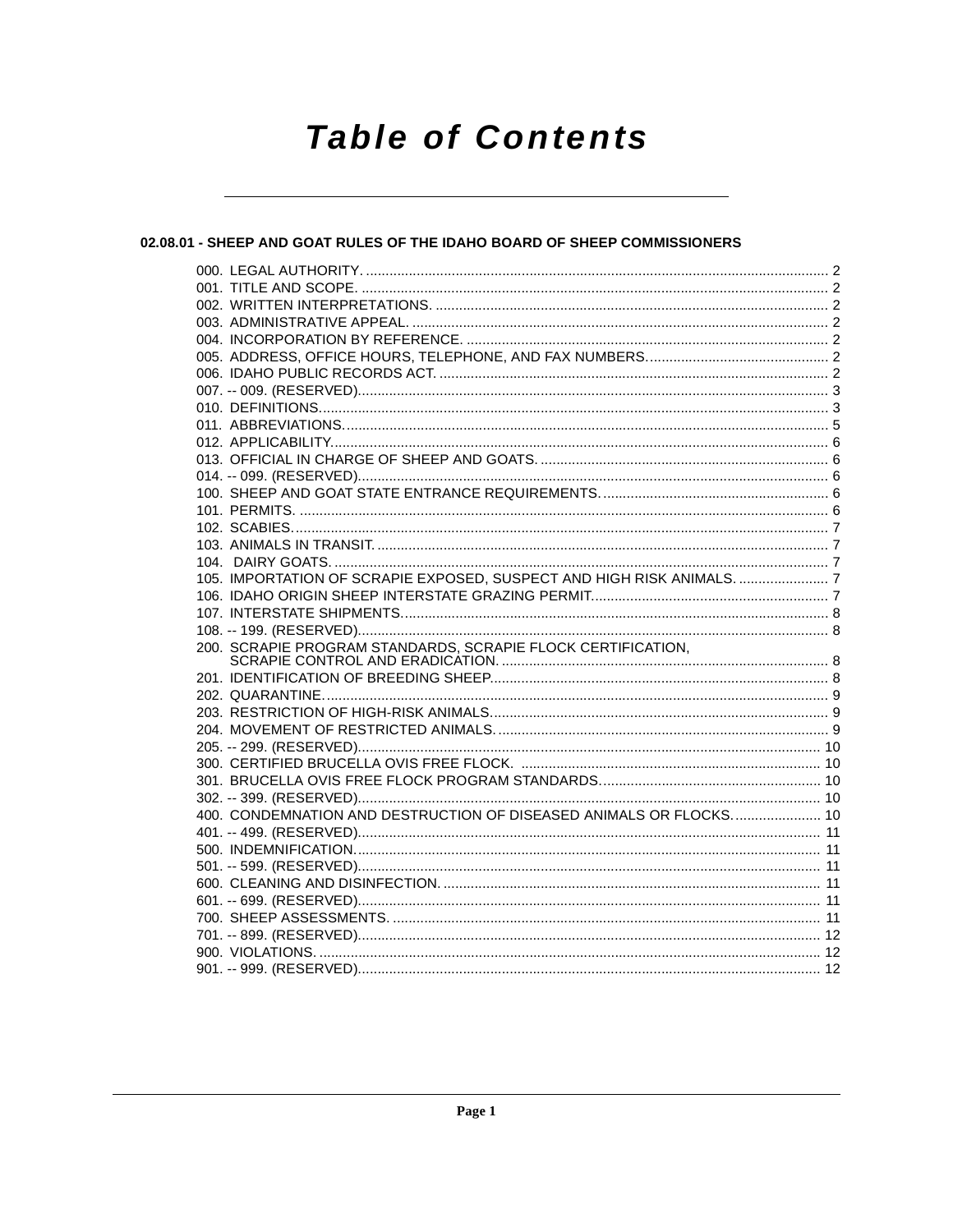#### **IDAPA 02 TITLE 08 CHAPTER 01**

# <span id="page-1-0"></span>**02.08.01 - SHEEP AND GOAT RULES OF THE IDAHO BOARD OF SHEEP COMMISSIONERS**

#### <span id="page-1-1"></span>**000. LEGAL AUTHORITY.**

This chapter is adopted under the legal authority of Title 25, Chapter 1, Idaho Code. (5-20-94)

#### <span id="page-1-2"></span>**001. TITLE AND SCOPE.**

**01.** Title. The title of this chapter is the "Sheep and Goat Rules of the Idaho Board of Sheep sioners". (11-12-02) Commissioners".

**02. Scope**. These rules shall govern procedures for the prevention, control and eradication of diseases among sheep and goats, the interstate and intrastate movement of sheep and goats and the assessment of fees on sheep and goats to provide resources to carry out these functions. The official citation of this chapter is IDAPA 02.08.01, Section 000 et. seq. For example, this Section's citation is IDAPA 02.08.01, Section 001. (11-12-02)T Section 000 et. seq. For example, this Section's citation is IDAPA 02.08.01, Section 001.

#### <span id="page-1-3"></span>**002. WRITTEN INTERPRETATIONS.**

There are no written interpretations of these rules. (5-20-94)

#### <span id="page-1-4"></span>**003. ADMINISTRATIVE APPEAL.**

There is no provision for administrative appeals before the Board under this chapter. Hearing and appeal rights are set forth in Title 67. Chapter 52. Idaho Code. forth in Title 67, Chapter 52, Idaho Code.

#### <span id="page-1-5"></span>**004. INCORPORATION BY REFERENCE.**

Copies of the following documents may be obtained from the Idaho State Department of Agriculture Division of Animal Industries and the State Law Library. IDAPA 02.08.01 incorporates by reference: (11-12-02)T Animal Industries and the State Law Library. IDAPA 02.08.01 incorporates by reference:

#### **01. The Code Of Federal Regulations Title 9, Parts 54.1, 54.2, 54.8, 54.9, 54.10, 54.11, 54.20, 54.21, 54.22 and 79, January 1, 2002.**

#### **02. The Voluntary Scrapie Flock Certification Program Standards, USDA, July 1, 1999**.

 $(11-12-02)T$ 

### **03.** The Code Of Federal Regulations, Title 9, Part 161, January 1, 2002. (11-12-02)T

#### <span id="page-1-6"></span>**005. ADDRESS, OFFICE HOURS, TELEPHONE, AND FAX NUMBERS.**

**01. Physical Address**. The central office of the Idaho State Sheep Commission is located at 802 West Bannock Street, Suite 205, Boise, Idaho 83701. (11-12-02)T

**02. Office Hours**. Office hours are 8:30 a.m. to 5 p.m., Mountain Time, Monday through Friday, bidays designated by the state of Idaho. (11-12-02) except holidays designated by the state of Idaho.

**03. Mailing Address**. The mailing address for the Idaho State Sheep Commission is Idaho State Sheep Commission, P.O. Box 2596, Boise, Idaho 83701.

**04. Telephone Number**. The telephone number of the Idaho State Sheep Commission is (208) 334-<br>(11-12-02)T  $3115.$  (11-12-02)T

**05. Fax Number**. The fax number of the Idaho State Sheep Commission is (208) 334-3115.

 $(11-12-02)T$ 

#### <span id="page-1-7"></span>**006. IDAHO PUBLIC RECORDS ACT.**

These rules are public records available for inspection and copying at the Idaho State Sheep Commission, the Idaho State Department of Agriculture and the State Law Library. (11-12-02) State Department of Agriculture and the State Law Library.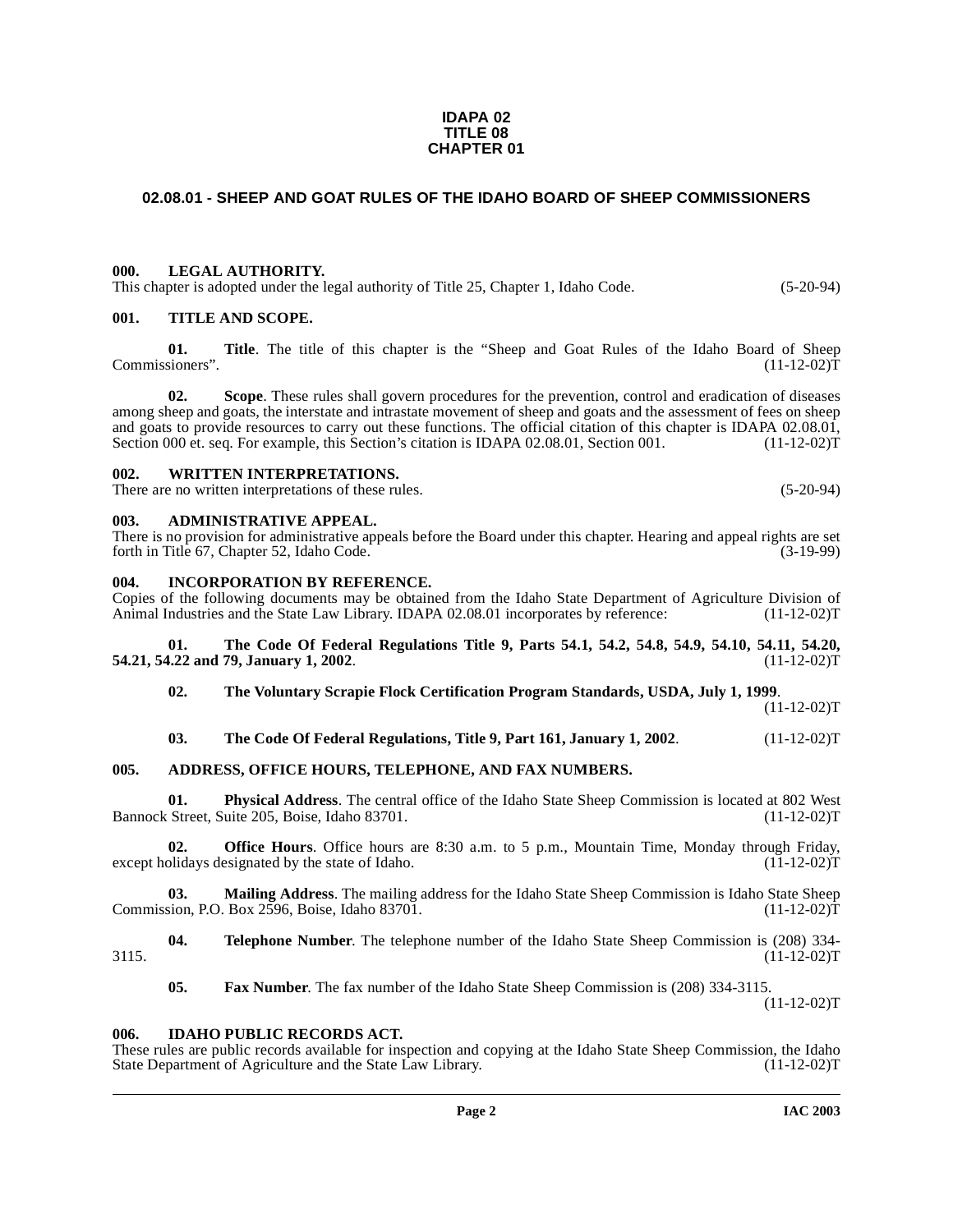<span id="page-2-0"></span>**007. -- 009. (RESERVED).**

#### <span id="page-2-7"></span><span id="page-2-1"></span>**010. DEFINITIONS.**

**01. Accredited Veterinarian**. A veterinarian approved by the Administrator and USDA/APHIS/VS in accordance with provisions of Title 9, Part 161, Code of Federal Regulations to perform functions of State-Federal animal disease control programs. (11-12-02)T animal disease control programs.

**02. Administrator**. The administrator of the Division of Animal Industries, Idaho State Department of the or his designee. (11-12-02) Agriculture or his designee.

**03.** Animals. All vertebrates, except humans. (11-12-02)T

**04.** Authorized Federal Inspector. An employee of USDA authorized by the Board to perform the so of the Idaho State Sheep Commission. (11-12-02) functions of the Idaho State Sheep Commission.

**05. Authorized State Inspector**. An employee of the state of Idaho authorized by the Board to perform the functions of the Idaho State Sheep Commission. (11-12-02)T

**06. Board**. The Idaho Board of Sheep Commissioners or its designee. (11-12-02)T

<span id="page-2-2"></span>**07.** Breeding Stock. Intact male or female sheep or goats of any age.  $(11-12-02)T$ 

<span id="page-2-4"></span>**08. Brucellosis**. An infectious disease of animals and humans caused by bacteria of the genus *Brucella*.  $(11-12-02)T$ 

**09.** *Brucella Ovis* **Test Positive**. An animal that tests in the positive range on an approved *Brucella*   $ovis$  ELISA test.

**10.** *Brucella Ovis* **Test Suspect**. An animal that tests in the suspect range on an approved *Brucella ovis* **ELISA** test. (11-12-02)T ELISA test. (11-12-02)T

<span id="page-2-3"></span>**11.** *Brucella Ovis* **Test Negative**. An animal that tests in the negative range on an approved *Brucella*   $ovis$  ELISA test.

**12. Certificate**. An official certificate of veterinary inspection or other approved certificate issued by an accredited veterinarian, state or federal animal health official, or other approved official at the point of origin of the shipment of animal(s) being imported. (11-12-02) the shipment of animal(s) being imported.

<span id="page-2-5"></span>**13. Commercial Low-Risk Goats**. Intact or castrated goats, raised for fiber or meat, that are not registered or exhibited, that are not scrapie positive, suspect, high risk, or exposed animals and that have not been exposed to sheep or are not from a state that has scrapie in goats. (11-12-02)T

**14. Contemporary Lambing Group**. The time from the first birth to sixty (60) days post birthing of a given lambing season. (11-12-02) the entire group in a given lambing season.

<span id="page-2-6"></span>**15. Department**. The Idaho State Department of Agriculture. (11-12-02)T

**16. Division Of Animal Industries**. Idaho State Department of Agriculture, Division of Animal Industries. (11-12-02)T

**17. Exposed**. Animals that have had direct contact with other animals, herds, or materials that have been determined to be infected with or affected by any infectious, contagious, or communicable disease. (11-12-02)T

<span id="page-2-8"></span>**18. Federal Animal Health Official**. An employee of USDA/APHIS/VS who has been authorized to animal health activities. (11-12-02) perform animal health activities.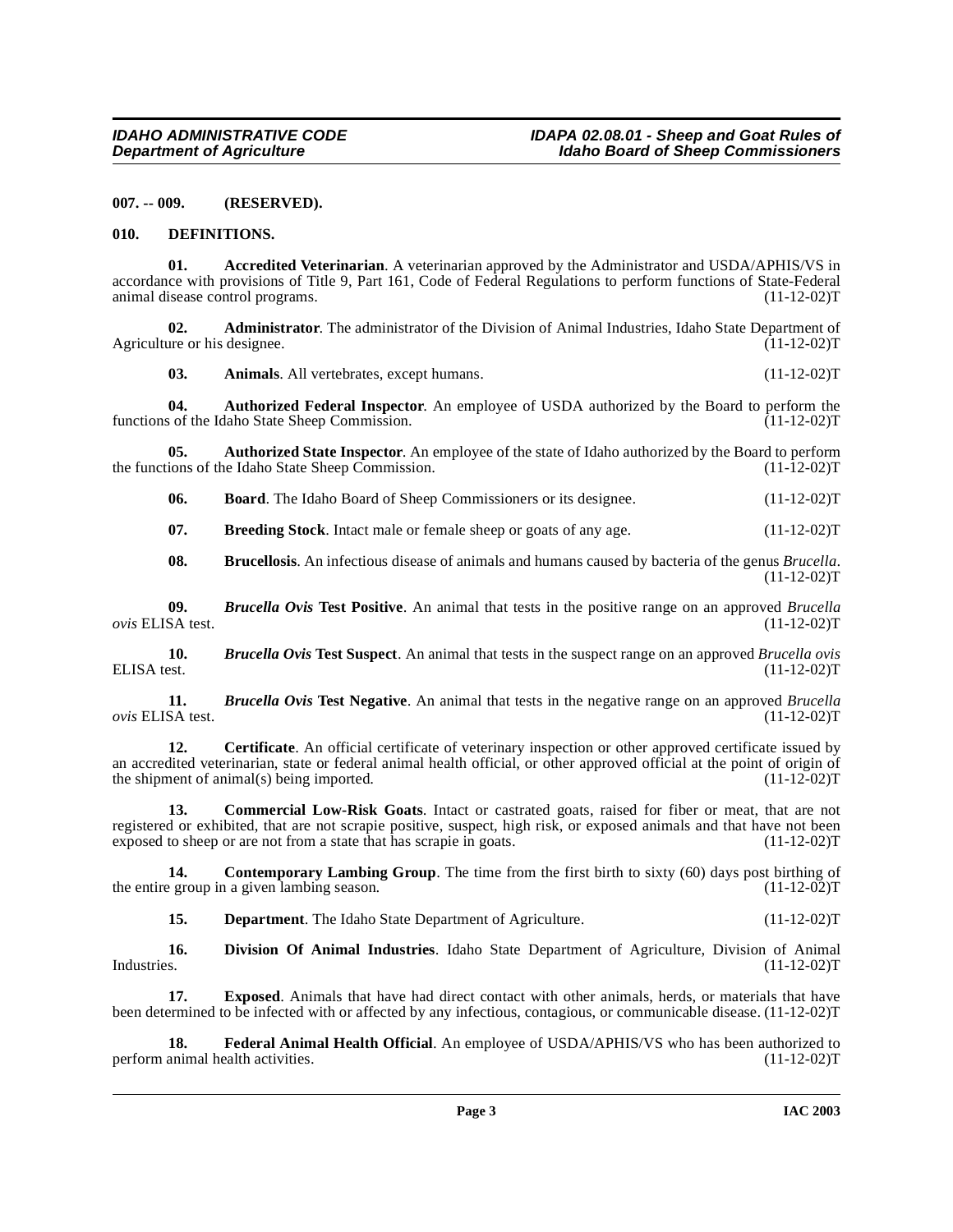<span id="page-3-0"></span>**19. Flock**. Flock or flocks shall be interchangeable with the terms herd or herds and denote a group of one (1) or more animals that are fed, housed and birthed together on the same premises, or animals maintained in separate geographic areas that have interchange at or around the time of birth. Changes in ownership of a flock do not change the identity of the flock or the regulatory requirements applicable to the flock. (11-12-02)T

**20. Flock Plan**. A written flock management agreement signed by the owner, his accredited veterinarian if there is one, a representative of the Divison of Animal Industries, and an APHIS representative in which each signatory agrees to undertake action specified in the Flock Plan to eradicate or control scrapie as defined in 9 CFR Part 54.8 a-f. Goats exposed to scrapie will be subjected to the same rules as sheep. (11-12-02)T

<span id="page-3-1"></span>**21.** Goats Requiring Premises/Flock Identification Number. Sexually intact goats or goats that have on the same premises as sheep or any other goats not defined in Subsection 010.13. (11-12-02) resided on the same premises as sheep or any other goats not defined in Subsection 010.13.

<span id="page-3-2"></span>**22. Idaho Premises/Flock Identification Number**. A unique identification number or alphanumeric designation approved by APHIS, and assigned by the Board to each premises/flock of breeding sheep or goats, as<br>defined in Subsection 010.21, in the state of Idaho. (11-12-02) defined in Subsection  $010.21$ , in the state of Idaho.

**23. Low Risk Commercial Sheep**. Commercial whiteface, whitefaced cross, or commercial hair sheep from a flock with no known risk factors for scrapie, including any exposure to female blackfaced sheep, that are identified with a permanent brand or earnotch pattern registered with an official brand registry and that are not scrapie-positive, suspect, high-risk, or exposed animals and are not animals from an infected, source, or exposed<br>flock. (11-12-02) flock.  $(11-12-02)T$ 

**24.** Negative. Animals are classified as negative when they have been subjected to official tests for a and the tests performed have failed to disclose evidence of the disease. (11-12-02) disease, and the tests performed have failed to disclose evidence of the disease.

<span id="page-3-3"></span>**25. Official Individual Identification**. The unique identification of individual animals with an alpha numeric number applied as a tag, a legible tattoo, electronic device, or any other device approved by APHIS. The Idaho Premises/Flock Identification number can serve as the official individual identification number if it contains a unique individual animal number in addition to the Idaho premises/flock identification number.

<span id="page-3-4"></span>**26. Post Exposure Monitoring And Management Plan**. A monitoring plan which includes a written agreement signed by the owner of the flock and a representative of the Division of Animal Industries and an APHIS representative in which each participant agrees to undertake actions specified in the agreement to monitor for the occurrence of scrapie in the flock for at least five (5) years after an approved Flock Plan has been completed. The PEMMP requires at least once a year flock inspections and prompt reporting of any animal over fourteen (14) months of age which dies in the flock so that some of these animals can be selected and submitted for scrapie testing. The Plan also includes the requirements outlined in 9 CFR Part 54.8. Owners may request to join the Scrapie Flock<br>Certification Program after two (2) years of participation in the PEMMP. (11-12-02) Certification Program after two  $(2)$  years of participation in the PEMMP.

**27. Premises**. The ground, area, buildings and equipment utilized to raise, propagate or control sheep and goats.  $(11-12-02)\bar{T}$ 

28. **Quarantine**. A written order, executed by the Board or the Administrator, to confine or hold animals on a premises or any other location, where found, and prevent movement of animals from a premises or any other location. (11-12-02)T

<span id="page-3-5"></span>**29. Scrapie**. A transmissible spongiform encephalopathy that is a nonfebrile, transmissible, insidious, tive disease affecting the central nervous system of sheep and goats. (3-19-99) degenerative disease affecting the central nervous system of sheep and goats.

**30. Scrapie Exposed Animal**. Any animal which has been in the same flock at the same time within the previous seventy-two (72) months as a scrapie positive female animal excluding limited contacts. Limited contacts are contacts between animals that occur off the premises of the flock and do not occur during or within sixty (60) days after parturition for any of the animals involved. (11-12-02)  $(60)$  days after parturition for any of the animals involved.

<span id="page-3-7"></span><span id="page-3-6"></span>**31. Scrapie Flock Certification Program**. A cooperative Federal-State-Industry voluntary program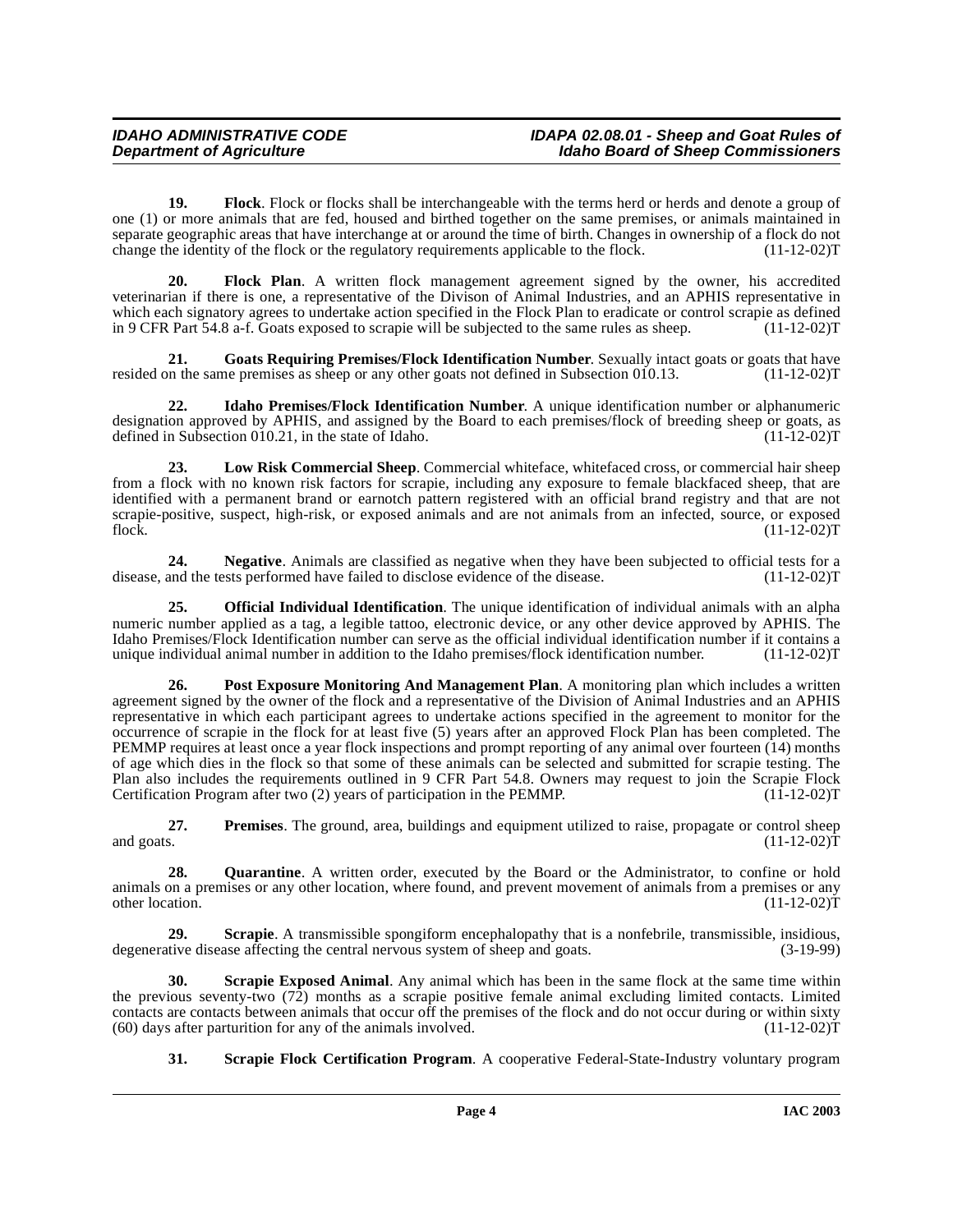for reducing the incidence and controlling the spread of scrapie through flock certification. (11-12-02)T

**32.** Scrapie High Risk Animal. An animal determined by epidemiologic investigation to face a high eveloping clinical scrapie because the animal was: (11-12-02) risk of developing clinical scrapie because the animal was:

<span id="page-4-1"></span>**a.** Progeny of a scrapie-positive dam; (11-12-02)T

**b.** Born in the same contemporary lambing group as a scrapie-positive animal, or (11-12-02)T

**c.** During any subsequent lambing season if born before the flock completes the requirements of a n; or (11-12-02) flock plan; or  $(11-12-02)$ T

**d.** Born in the same contemporary lambing group as progeny of a scrapie-positive dam or any QQ, at codon 171, sheep present in the lambing facility/area where a scrapie-positive animal was born during the contemporary birth of a scrapie-positive animal. (11-12-02)T

**e.** Animals that fit the criteria for high risk animals which are determined by genetic testing to be QR or RR at the 171 codon, or are determined by other recognized testing procedures to pose no risk, may be exempted as high risk animals by the Board, upon the recommendation of the State Scrapie Certification Board, based upon evidence from the latest research information available. (11-12-02)T

<span id="page-4-2"></span>**33. Scrapie Infected Flock**. Any flock in which a scrapie-positive animal has been born, birthed or aborted. A flock will no longer be considered infected after an approved Flock Plan has been completed.(11-12-02)T

<span id="page-4-4"></span>**34. Scrapie-Positive Animal**. An animal for which a diagnosis of scrapie has been made by the National Veterinary Services Laboratories, or another laboratory authorized by state or federal officials to conduct scrapie tests approved for scrapie diagnosis by APHIS or the Administrator. (11-12-02) scrapie tests approved for scrapie diagnosis by APHIS or the Adminstrator.

<span id="page-4-3"></span>**Scrapie Source Flock**. A flock in which an animal was born and subsequently diagnosed as scrapie-positive at less than seventy-two (72) months of age. The flock will no longer be considered a source flock after the requirements of an approved Flock Plan have been completed. A trace to a flock must meet the following criteria to designate the flock as a source flock: The scrapie-positive animal must: (11-12-02) criteria to designate the flock as a source flock: The scrapie-positive animal must:

**a.** Be identified with a Premises/Flock Identification Number, or on an official eartag, electronic device, ear tattoo, or flank tattoo which is correlated to the Premises/Flock Identification number on flock records; or  $(11-12-02)T$ 

**b.** Be identified with a genetic heredity test or nose print; or  $(11-12-02)$ T

**c.** Possess the original registry eartag or individual identification ear tag along with the movement, on, or registry records indicating birth in the source flock; or production, or registry records indicating birth in the source flock; or

**d.** Be traced to the flock by a veterinary epidemiologist through a thorough epidemiological tion of records and all other available evidence. (3-19-99) investigation of records and all other available evidence.

**36.** State Animal Health Official. The Administrator, or his designee, responsible for disease control ication programs. (11-12-02) and eradication programs.

**37. State Scrapie Certification Board**. The State Scrapie Certification Board will consist of APHIS-AVIC, the State animal health official, animal producers and accredited veterinarians. Animal producers and accredited veterinarians will be appointed by the AVIC and the State animal health official. (11-12-02)T accredited veterinarians will be appointed by the AVIC and the State animal health official.

**38. Terminal Feedlot**. As defined in Title 9 CFR, Parts 54 and 79. (11-12-02)T

**39. Trace**. All actions required to identify the flock of origin or destination of an animal. (11-12-02)T

#### <span id="page-4-0"></span>**011. ABBREVIATIONS.**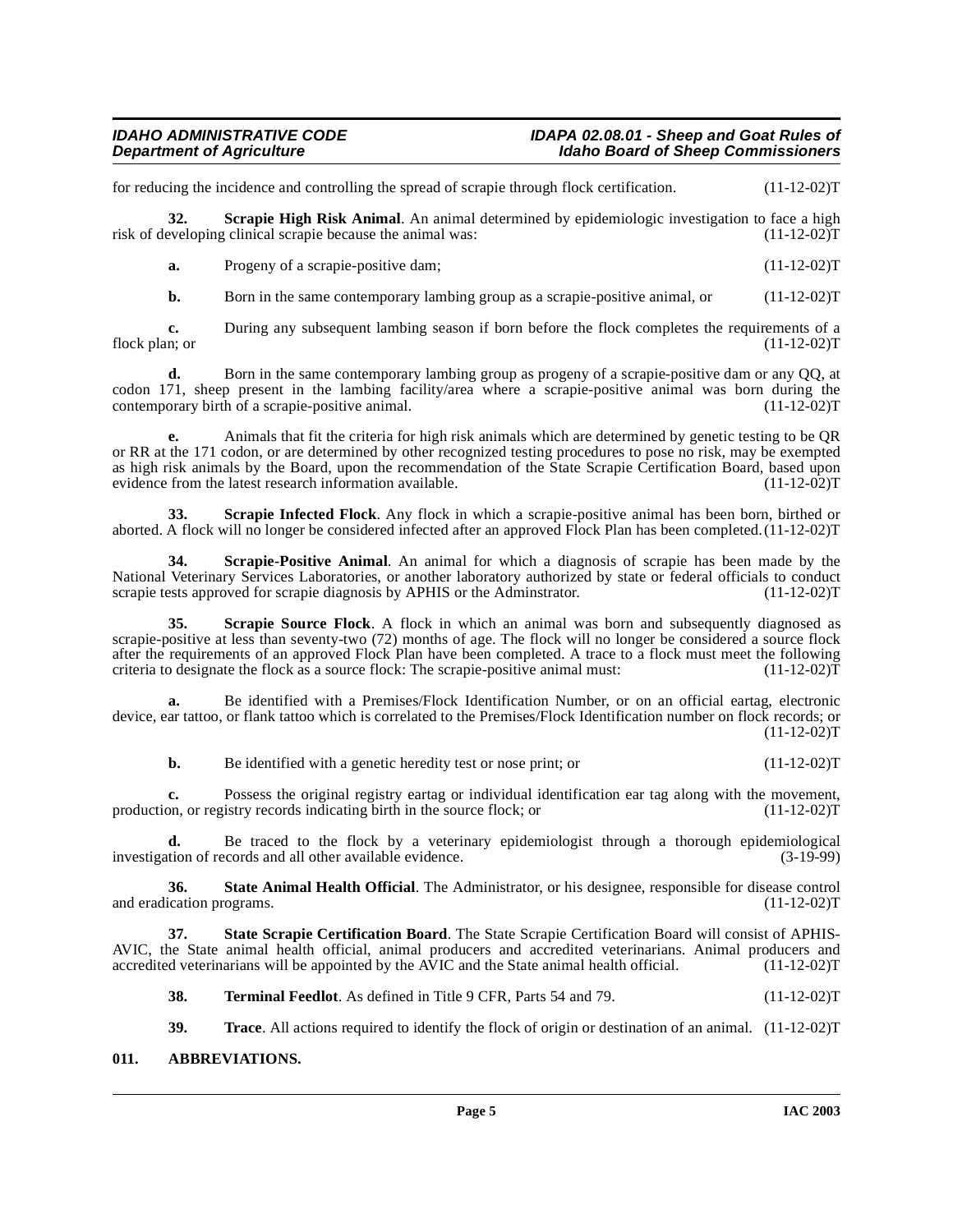| 01. | <b>APHIS.</b> Animal Plant Health Inspection Service.       | $(11-12-02)T$ |
|-----|-------------------------------------------------------------|---------------|
| 02. | <b>AVIC.</b> Area Veterinarian in Charge.                   | $(11-12-02)T$ |
| 03. | <b>CFR.</b> Code of Federal Regulations.                    | $(11-12-02)T$ |
| 04. | <b>ISDA.</b> Idaho State Department of Agriculture.         | $(11-12-02)T$ |
| 05. | <b>NVSL.</b> National Veterinarian Services Laboratory.     | $(11-12-02)T$ |
| 06. | <b>PEMMP.</b> Post Exposure Monitoring and Management Plan. | $(11-12-02)T$ |
| 07. | <b>UM&amp;R.</b> Uniform Methods and Rules.                 | $(11-12-02)T$ |
| 08. | <b>USDA.</b> United States Department of Agriculture.       | $(11-12-02)T$ |
| 09. | VS. Veterinary Services.                                    | $(11-12-02)T$ |

### <span id="page-5-0"></span>**012. APPLICABILITY.**

These rules apply to all domestic sheep and goats located in, imported into, exported from, or transported through the state of Idaho. (11-12-02)T state of Idaho. (11-12-02)T

### <span id="page-5-6"></span><span id="page-5-1"></span>**013. OFFICIAL IN CHARGE OF SHEEP AND GOATS.**

The Idaho Board of Sheep Commissioners is authorized to regulate all matters concerning sheep and goats.

 $(11-12-02)T$ 

### <span id="page-5-2"></span>**014. -- 099. (RESERVED).**

### <span id="page-5-9"></span><span id="page-5-3"></span>**100. SHEEP AND GOAT STATE ENTRANCE REQUIREMENTS.**

All breeding sheep and goat stock entering the state of Idaho except as provided in Sections 103, 105, and 107 of these rules shall be accompanied by a permit issued by the Board together with a certificate of veterinary inspection certifying that such sheep or goats are free from scrapie, scabies, foot rot, or symptoms of any communicable disease and are not known to have been exposed to scrapie for at least seventy-two (72) months prior to the date of inspection, scabies for a period of at least six (6) months immediately prior to date of inspection and are not known to have been exposed to any communicable disease for at least thirty (30) days immediately prior to date of inspection. All breeding sheep and goats with the exception of low-risk commercial goats imported into the state of Idaho shall be individually identified with an official premises/flock identification number, or legible tattoo or other form of individual identification approved by the Board. The premises/flock identification number shall be listed on the certificate of veterinary inspection. The original or true copy of the permit and certificate of veterinary inspection required by this rule shall be attached to the waybill covering such shipments. No sheep shall be shipped, trailed, or in any manner moved into the state of Idaho for any purpose if they originate in a state or area where sheep scabies is known to exist until the Board has been notified by the APHIS that such state or area where sheep scabies is known to exist has been classified by the APHIS as a sheep scabies eradication area.  $(11-12-02)T$ 

### <span id="page-5-8"></span><span id="page-5-7"></span><span id="page-5-4"></span>**101. PERMITS.**

**Request For Permits**. Request for the permits required under Section 100 shall be in writing, by telephone or facsimile and shall set forth the name and address of the owner of the animals offered for movement into the state of Idaho, the number and class of sheep and goats to be brought in, the destination, the name and address of the consignee, and the approximate date and place of entry. A copy of the permit, or permit number written on the face of the waybill or certificate of veterinary inspection accompanying movement, shall be shown to a representative of the Board or any law enforcement officer of the state, county, or municipality of the state of Idaho upon request.

 $(11 - 12 - 02)T$ 

<span id="page-5-5"></span>**02. Certificates Of Veterinary Inspection To Be Furnished**. Copies of the certificates of veterinary inspection from the point of origin shall accompany the shipment and shall include a copy of the permit or the permit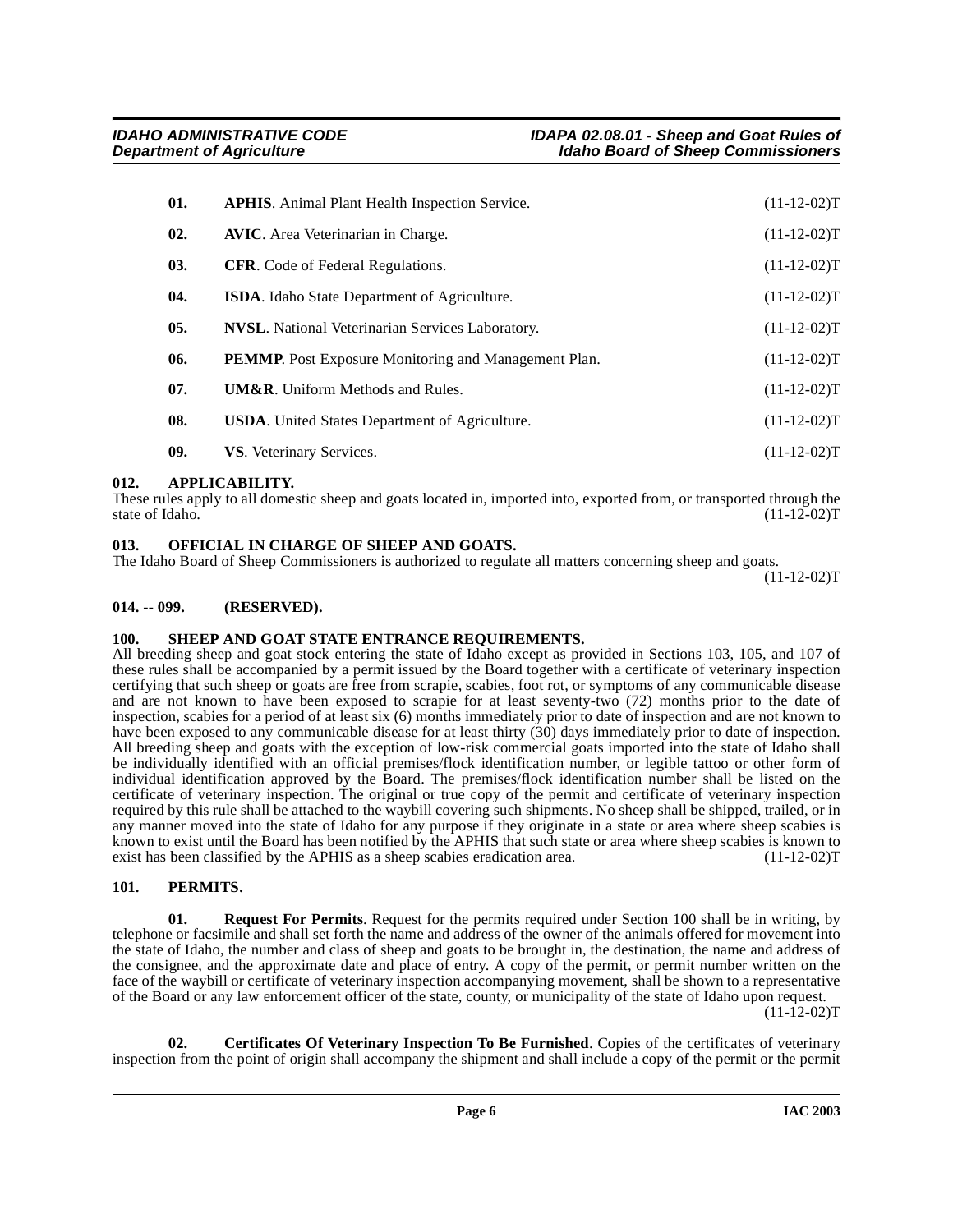#### **IDAHO ADMINISTRATIVE CODE IDAPA 02.08.01 - Sheep and Goat Rules of Idaho Board of Sheep Commissioners**

number written on the face of the certificate of veterinary inspection and shall be shown to a representative of the Board or any law enforcement officer of the state, county, or municipality of the state of Idaho upon request, and a copy forwarded to the Idaho Department of Agriculture, Division of Animal Industries, c/o Idaho Board of Sheep Commissioners, P.O. Box 7249, Boise, Idaho 83707 immediately after issuance for sheep and goats entering the state of Idaho. (3-19-99) of Idaho. (3-19-99)

<span id="page-6-10"></span>**03. Inspection Fees**. An inspection fee of one hundred dollars (\$100) per incidence, plus mileage, shall be paid on all sheep and goats exported from or imported into Idaho in violation of these rules. Such incidences require an inspection of animals, certificates of veterinary inspection and permit. (11-12-02)T

<span id="page-6-7"></span>**04. Examination And Treatment Fees**. The Board may assess a fee on sheep and goat producers who receive services from the Board or its representatives, such as examination and treatment of animals for diseases or<br>parasites. The fees assessed shall not exceed the actual costs for the services rendered. (3-19-99) parasites. The fees assessed shall not exceed the actual costs for the services rendered.

### <span id="page-6-11"></span><span id="page-6-0"></span>**102. SCABIES.**

All sheep and goats, including rams and bucks, entering Idaho and which have originated in an area or areas in which scabies is known to exist within the past six (6) months shall be treated with a product approved by the APHIS under the supervision of an authorized state or federal inspector or accredited veterinarian. At the time of shipment, such sheep or goats shall be accompanied by a permit from the Board and a certificate of veterinary inspection from the state of origin and also a treatment certificate showing that such sheep or goats have been treated at point of origin as herein required. Any and all shipments of sheep and goats entering Idaho, and which have originated in states where scabies is known to exist, shall be subject to a thirty (30) to sixty (60) day quarantine and inspection at the time of arrival at destination, and a second inspection at the time of quarantine release, or as often as it may be deemed<br>necessary by the Board. (11-12-02) necessary by the Board.

# <span id="page-6-5"></span><span id="page-6-1"></span>**103. ANIMALS IN TRANSIT.**

Sheep and goats in course of transit through the state of Idaho, in trucks, or other vehicles from a point outside the state of Idaho to another state or country, are not to be unloaded in Idaho except in pens designated by APHIS for purpose of feed, water and rest for a period of time not to exceed ten (10) days, need not comply with Section 100, provided waybills or other documents accompanying the sheep or goats show origin and destination of such sheep and goats. Failure to have such waybills or other documents with the sheep or goats shall constitute a violation of these rules. The Board, however, may prohibit the transportation of any sheep or goats through the state it feels represents a threat to the general health and welfare of the Idaho sheep industry. (11-12-02)T

### <span id="page-6-6"></span><span id="page-6-2"></span>**104. DAIRY GOATS.**

All dairy type goats, including bucks, entering Idaho shall be accompanied by a permit issued by the Board, together with a certificate of veterinary inspection issued at point of origin by an authorized veterinarian, to which certificate of veterinary inspection there shall be attached a negative test chart for *Brucella melitensis*, conducted within thirty (30) days of the date of entry into the state of Idaho. The negative test chart shall be signed by the person in charge of the laboratory where the test was made and approved by the state animal health official of the state of origin. Goats entering Idaho on a short term temporary basis for show or other temporary purposes may be exempted from having a negative test for *Brucella melitensis* completed, with permission from the Board. (11-12-02)T

### <span id="page-6-9"></span><span id="page-6-3"></span>**105. IMPORTATION OF SCRAPIE EXPOSED, SUSPECT AND HIGH RISK ANIMALS.**

Sheep and goats that are scrapie suspect, exposed, or high risk animals or from scrapie infected, source, or exposed flocks, as defined Title 9, Parts 54.1 and 79.1, Code of Federal Regulations, shall not be allowed entry into Idaho except as follows: (11-12-02)T

**01. Valid Permit**. Scrapie suspect, exposed or high risk animals and animals from infected, source or exposed flocks may be imported directly to scrapie research facilities, or to approved slaughter establishments for immediate slaughter, or other destinations approved by the Adminstrator, if accompanied by a permit issued by the Board or its representative; and (11-12-02)T

**02. Officially Identified**. The animals are individually identified by official identification tattoos, tags, ss on a VS 1-27 or other approved movement document. (11-12-02) or devices on a VS 1-27 or other approved movement document.

### <span id="page-6-8"></span><span id="page-6-4"></span>**106. IDAHO ORIGIN SHEEP INTERSTATE GRAZING PERMIT.**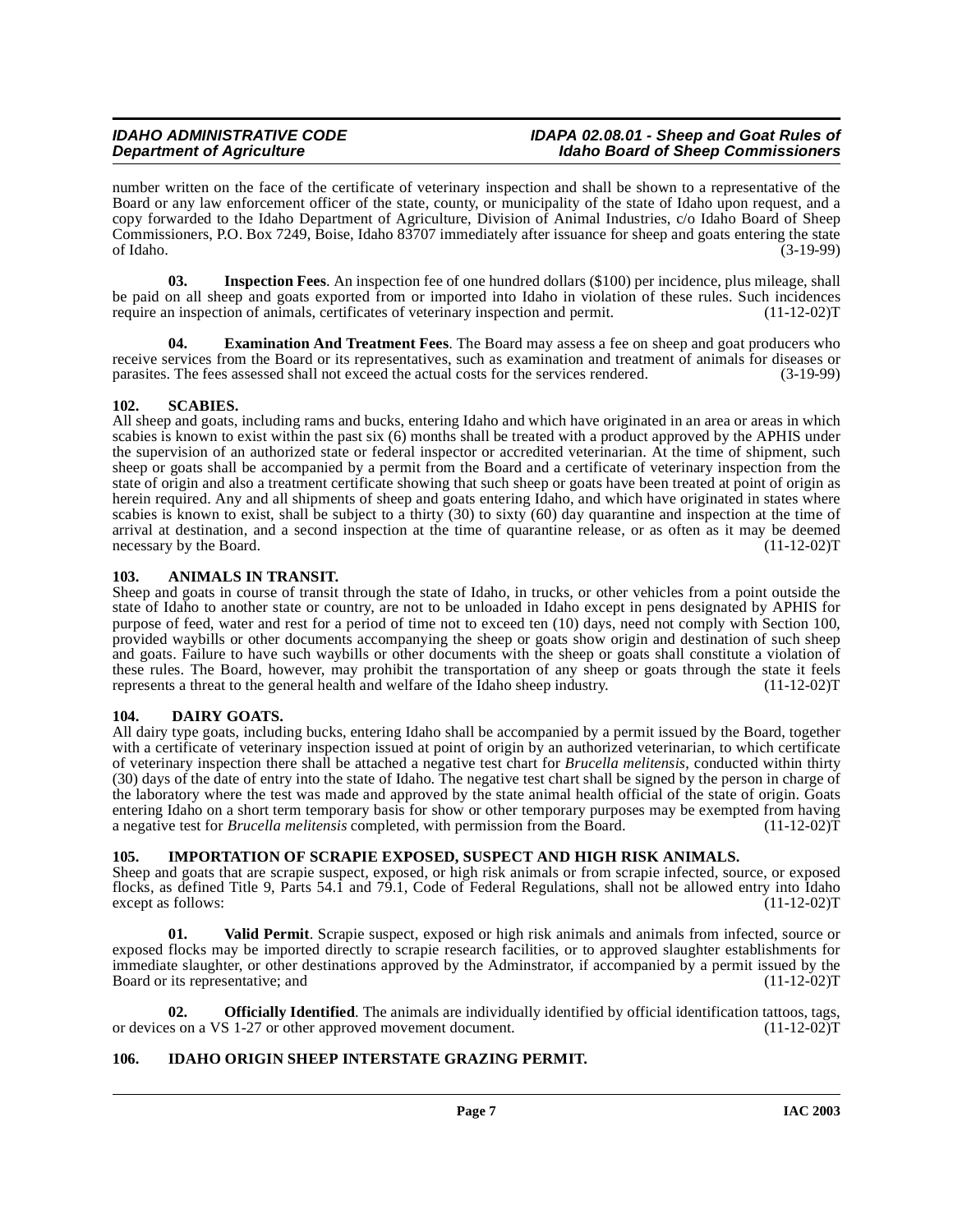Idaho origin, low-risk commercial sheep breeding stock with no history of scrapie exposure returning to Idaho from seasonal grazing in other states may return to Idaho without a certificate of veterinary inspection if they are accompanied by an Idaho Origin Sheep Interstate Grazing Permit and a waybill. The Idaho Origin Sheep Interstate Grazing Permit is to be obtained from the Board. (11-12-02)T

# <span id="page-7-8"></span><span id="page-7-0"></span>**107. INTERSTATE SHIPMENTS.**

<span id="page-7-12"></span>**01. Waybill Requirement**. All sheep and goats leaving the state of Idaho by any common carrier, by railroad, truck, private conveyance, or any kind of transportation shall be accompanied by a waybill, stating the owner's name and indicating destination of sheep or goats, or shall be accompanied by a certificate of veterinary inspection issued by an inspector appointed by the Board or a representative of the APHIS or accredited veterinarian; said certificates of veterinary inspection to be dated not more than ten (10) days prior to date of movement, and shall comply with the rules for the state of destination.  $(11-12-02)T$ comply with the rules for the state of destination.

<span id="page-7-13"></span>**02. Waybill Violation**. Failure to have such waybills or other documents accompanying the sheep or all constitute a violation of these rules and shall be punishable as provided in Section 900. (11-12-02)T goats shall constitute a violation of these rules and shall be punishable as provided in Section 900.

<span id="page-7-5"></span>**03. Carriers**. No common or contract carrier or owner or caretaker shall unload any sheep or goats within the state of Idaho from other states or country, other than as provided in Sections 103, 105, 106, and 107, of these rules, unless such shipments be accompanied by an Idaho Origin Sheep Interstate Grazing Permit issued by the Board or other permit issued by the Board, and the official certificate as provided herein. The original or true copy of each certificate with permit shall be attached to the waybill covering such shipments or be in possession of the owner<br>or caretaker of shipment. (11-12-02)T or caretaker of shipment.

<span id="page-7-14"></span>**04.** Who May Inspect. Authorized state or federal inspectors and accredited veterinarians may inspect d goats. (11-12-02) sheep and goats.

# <span id="page-7-1"></span>**108. -- 199. (RESERVED).**

#### <span id="page-7-11"></span><span id="page-7-2"></span>**200. SCRAPIE PROGRAM STANDARDS, SCRAPIE FLOCK CERTIFICATION, SCRAPIE CONTROL AND ERADICATION.**

The Board adopts the provisions of the Voluntary Scrapie Flock Certification Program Standards, which were effective July 1, 1999, and 9 CFR, Parts 54.1, 54.2, 54.8, 54.9, 54.10, 54.11, 54.20, 54.21, 54.22 and 79, January 1, 2002, as the minimum standards for the scrapie certification program in Idaho.  $(11-12-02)$ T 2002, as the minimum standards for the scrapie certification program in Idaho.

### <span id="page-7-6"></span><span id="page-7-3"></span>**201. IDENTIFICATION OF BREEDING SHEEP.**

<span id="page-7-4"></span>**01. Assignment Of APHIS Approved Idaho Premises/Flock Identification Numbers**. The Board or its designee shall assign APHIS-approved Idaho premises/flock identification numbers with unique individual animal identification numbers to Idaho sheep and goat flocks/herds.

<span id="page-7-10"></span>**02. Responsibility For Identification**. Owners and possessors of breeding sheep and goats shall bear the cost and responsibility of obtaining the identification devices and placing the device in or on the animal.

(11-12-02)T

**03. Time Of Identification**. All owners or possessors of breeding sheep and goats in Idaho shall identify all breeding stock in the flock of any age with a premises/flock identification number before transfer of ownership or possession, show, sale, or other movement unless the animals are under eighteen (18) months of age and are in slaughter channels.

<span id="page-7-7"></span>**04. Importation Identification**. Breeding sheep or goats imported into the state shall be identified with a premises/flock identification number before entry into the state.  $(11-12-02)$ T

<span id="page-7-9"></span>**05. Loss Of Identification**. Breeding sheep or goats sold within the state shall retain the original premises/flock identification number. In the event an animal loses a premises/flock identification device, the owner of the animal shall re-identify the animal with his or her flock identification number and shall maintain records to document the original and new flock identification numbers. (11-12-02) document the original and new flock identification numbers.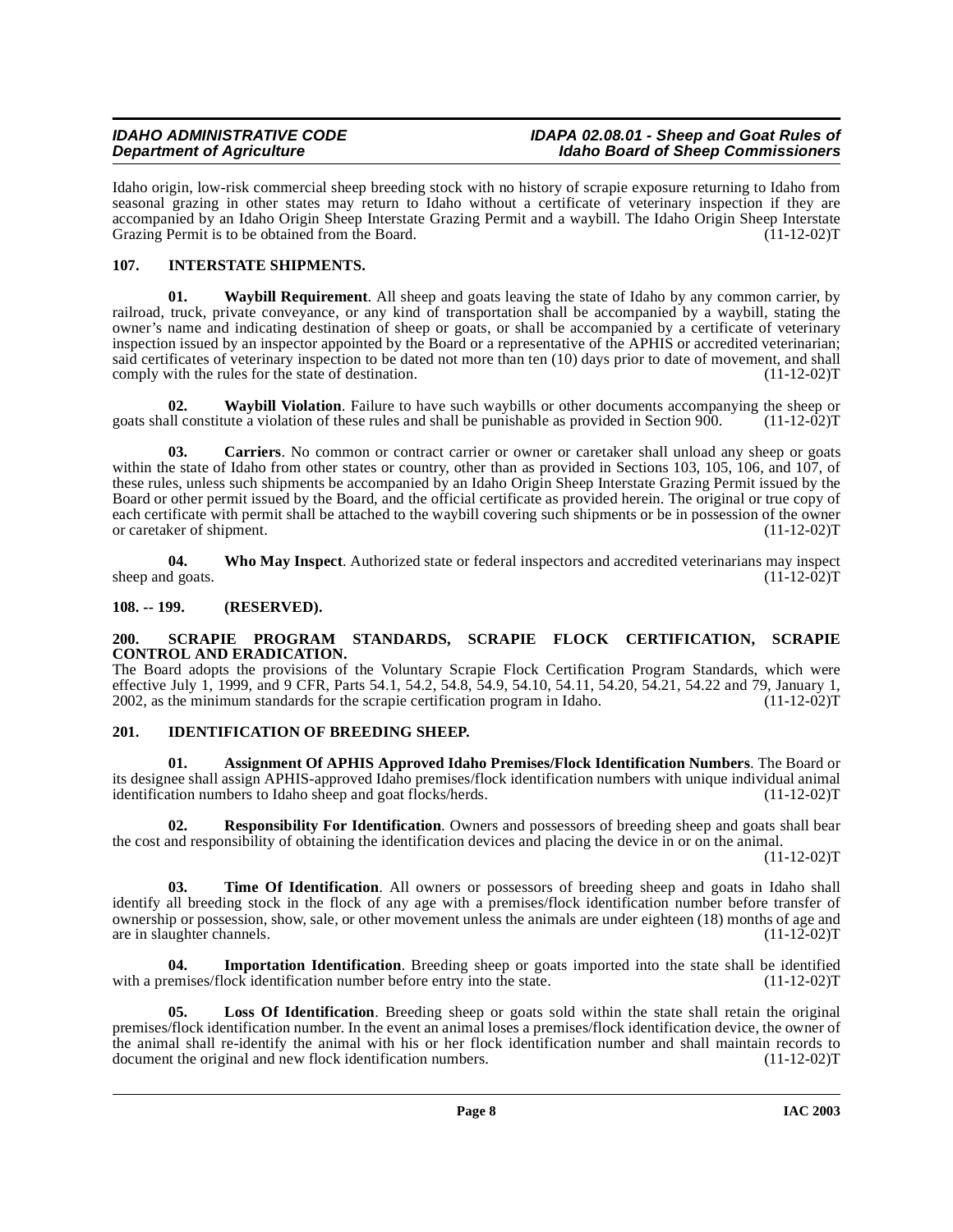**06. Acceptable Identification**. Acceptable devices for application of the premises/flock identification number to breeding sheep and goats shall include: APHIS-approved ear tags bearing the premises/flock identification number, legible tattoos bearing the premises/flock identification number, approved Scrapie Flock Certification Program identification devices, except electronic identification, and other identification devices approved by APHIS except electronic identification. (11-12-02)T

**07. Identification Exemption**. Animals exempt from the requirement for identification with a  $\frac{1}{1-12-02}$  (11-12-02) premises/flock identification number shall include:

**a.** Neutered animals under eighteen (18) months of age. (11-12-02) (11-12-02) T

**b.** Sexually intact market lambs under eighteen (18) months of age shipped directly to an approved restablishment or shipped directly to a feedlot for finish feeding for slaughter only. (11-12-02) slaughter establishment or shipped directly to a feedlot for finish feeding for slaughter only.

**c.** Animals which have not been removed from their premises of origin and/or transferred ownership with the exception of white-face low-risk range sheep as defined in the 9 CFR Part  $\overline{79}$  which are moved for grazing or other management purposes and do not change ownership. (11-12-02) other management purposes and do not change ownership.

**d.** Castrated or low-risk commercial goats. (11-12-02)T

**e.** Registered sheep and goats accompanied by registration papers or a certificate of veterinary on with legible unique registration tattoos. (11-12-02)T inspection with legible unique registration tattoos.

**f.** Goats registered with a National Goat Registry that allows for electronic implant identification, as on a registration certificate, may be identified with an electronic implant. (11-12-02) recorded on a registration certificate, may be identified with an electronic implant.

# <span id="page-8-6"></span><span id="page-8-0"></span>**202. QUARANTINE.**

Infected and source flocks or flocks that have received high risk animals shall be placed and held under quarantine until the infected or high risk animals have been slaughtered or depopulated, an approved Flock Plan has been completed and the flock is participating in a Post Exposure Monitoring Program. Flocks that do not participate in a Post Exposure Monitoring Program shall remain under quarantine until the entire flock has been depopulated. Flocks which are removed from the Post Exposure Monitoring Program before the agreed time will be requarantined.

 $(11-12-02)T$ 

### <span id="page-8-7"></span><span id="page-8-1"></span>**203. RESTRICTION OF HIGH-RISK ANIMALS.**

High-risk animals shall be placed under a quarantine when the flock or animals are determined to be exposed. An epidemiological investigation will be conducted on the flock or animals to determine the risk of infection with scrapie. The flock or animals will be maintained under quarantine until the flock is in compliance with the Scrapie Uniform Methods and Rules in effect or until the scrapie epidemiologist has determined that the flock or animals do not pose a substantial risk to other flocks. (11-12-02) not pose a substantial risk to other flocks.

### <span id="page-8-5"></span><span id="page-8-2"></span>**204. MOVEMENT OF RESTRICTED ANIMALS.**

Animals from infected and source flocks and high risk animals may be moved from quarantined premises only under<br>the following conditions: (3-19-99) the following conditions:

<span id="page-8-4"></span>**01. Individually Identified On Approved Document**. The animals are individually identified on a VS 1-27 form or other approved document, by official eartags, tattoos or devices; or (11-12-02)T

**02.** Indelibly Marked. The animals are indelibly marked with an "S" at least one (1) inch high on the and (11-12-02) left jaw; and

<span id="page-8-3"></span>**03. Consigned Directly To Approved Destination**. The animals are consigned directly to an approved slaughter facility for immediate slaughter or to a terminal feedlot for finish feeding for slaughter only; or $(11-12-02)$ T

**a.** The animals are consigned directly to an approved livestock market for sale directly to an approved slaughter facility for immediate slaughter or to a feedlot for finish feeding for slaughter only. The animals must be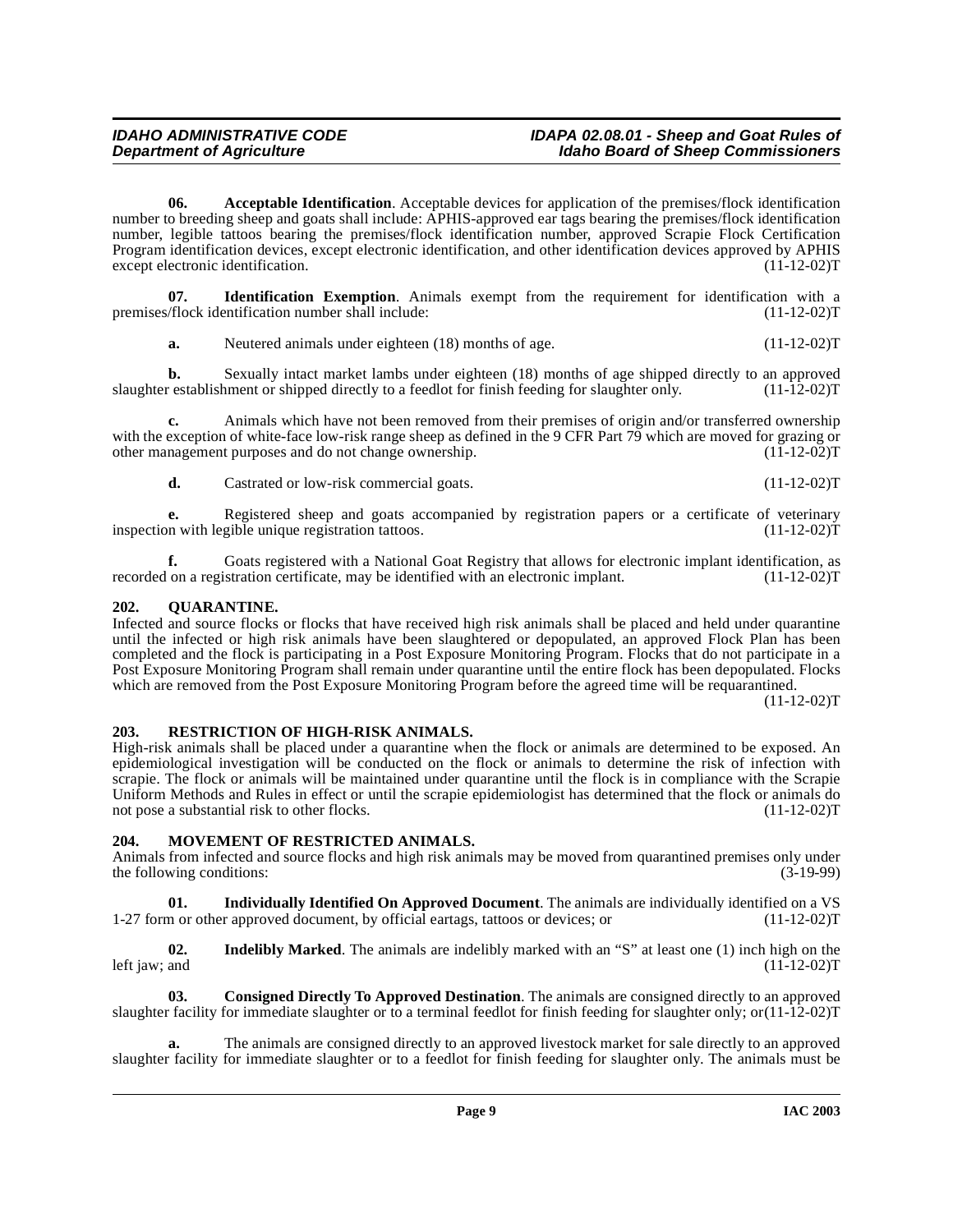individually identified on a VS 1-27 form or other approved document for movement from the approved livestock<br>market to final destination; or (11-12-02) market to final destination; or

**b.** The Board or its representative may, by written permission, allow the animals to be moved, under quarantine, to other pre-approved locations. The animals may be moved in sealed vehicles or be accompanied in transit by representatives of the Board in lieu of individual identification. Animals so moved shall be retained under quarantine at the new location. quarantine at the new location.

#### <span id="page-9-0"></span>**205. -- 299. (RESERVED).**

#### <span id="page-9-8"></span><span id="page-9-1"></span>**300. CERTIFIED** *BRUCELLA OVIS* **FREE FLOCK.**

#### <span id="page-9-7"></span><span id="page-9-2"></span>**301.** *BRUCELLA OVIS* **FREE FLOCK PROGRAM STANDARDS.**

Flocks can be certified as *Brucella ovis* free by the Board under the following circumstances: (11-12-02)T

#### <span id="page-9-11"></span>**01. Flocks From Which Rams Are Not Leased, Rented Or Loaned**: (11-12-02)T

**a.** One (1) negative *Brucella ovis* ELISA test annually for two (2) years on all rams over six (6) months of age exposed to the ewe flock. (11-12-02)T

**b.** Any new ram over six (6) months of age entering the flock for breeding purposes must be tested  $y(60)$  days of purchase and test negative. (11-12-02) after sixty  $(60)$  days of purchase and test negative.

#### <span id="page-9-10"></span>**02. Flocks From Which Rams Are Leased, Rented Or Loaned**: (11-12-02)T

**a.** One (1) negative *Brucella ovis* ELISA test annually for two (2) years on all rams over six (6) of age exposed to the ewe flock. (11-12-02) months of age exposed to the ewe flock.

All sexually active rams which leave the owners premises and return must be tested after sixty (60) t and test negative on a *Brucella ovis* test. (11-12-02) days of sexual rest and test negative on a *Brucella ovis* test.

**c.** An positive test cancels the certification status. The certification process may be restarted after all active males on the premises test negative. (11-12-02) sexually active males on the premises test negative.

# **03. Suspect Results**: (11-12-02)T

- **a.** A suspect result requires isolation of the individual ram; and  $(11-12-02)$ T
- **b.** A suspect result requires a retest in thirty (30) days. (11-12-02)T
- <span id="page-9-6"></span>**04. Approved** *Brucella Ovis* **Tests**: (11-12-02)T
- **a.** Tests must be performed by a laboratory approved by the board; and  $(11-12-02)$ T

**b.** Blood samples must be taken and sent to the approved laboratory by a licensed, accredited ian; and (11-12-02)T veterinarian; and

**c.** Tests must be an approved ELISA test for *Brucella ovis*. (11-12-02)T

#### <span id="page-9-3"></span>**302. -- 399. (RESERVED).**

#### <span id="page-9-9"></span><span id="page-9-4"></span>**400. CONDEMNATION AND DESTRUCTION OF DISEASED ANIMALS OR FLOCKS.**

<span id="page-9-5"></span>**01. Animals Or Flocks Infected**. Animals or flocks determined by representatives of the Board or APHIS to be infected with scrapie or other contagious, infectious, or communicable diseases which have been identified by the Board to be diseases of concern to human health or the livestock industry of the state may be condemned by order of the Board. (11-12-02) condemned by order of the Board.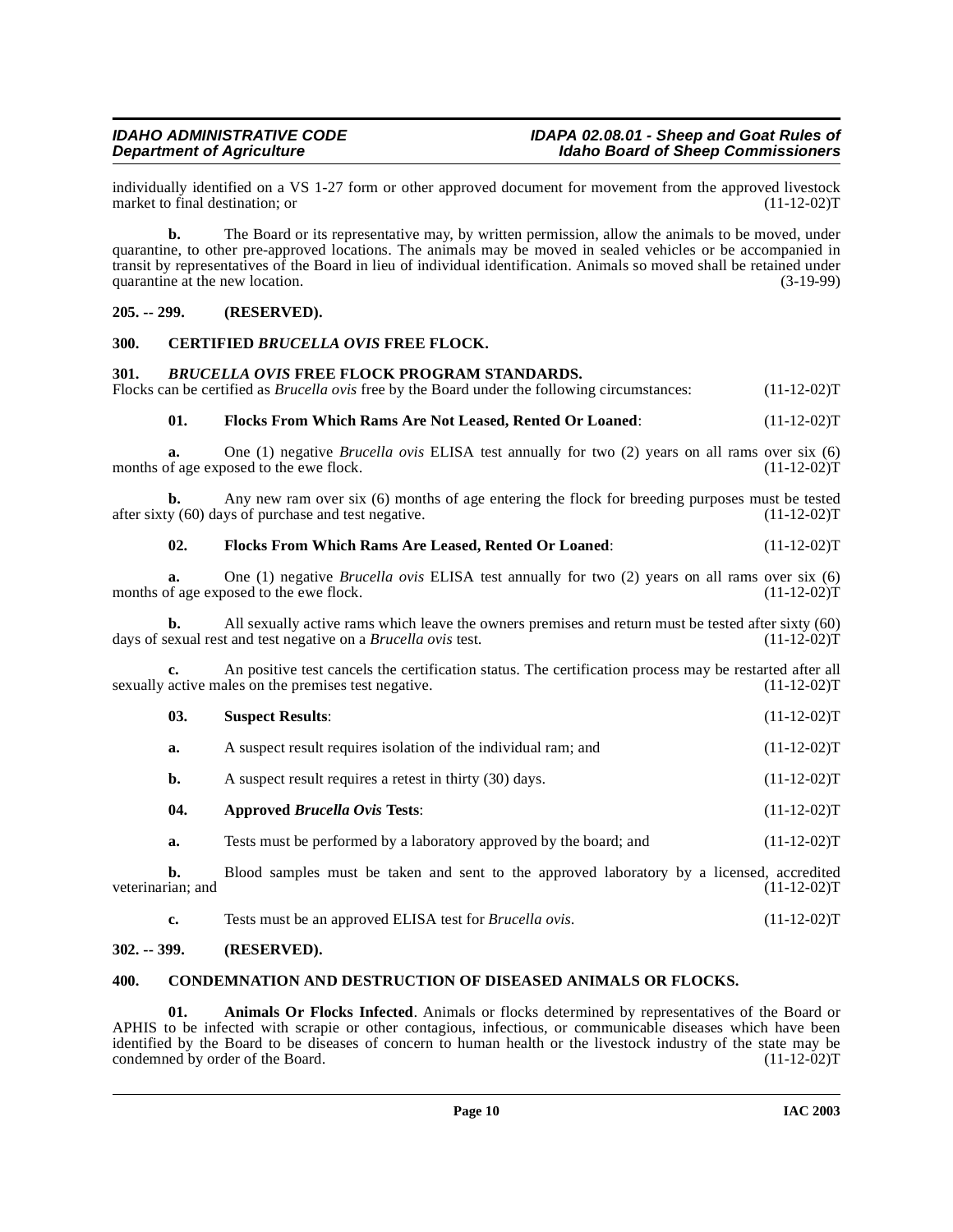<span id="page-10-7"></span>**02. Animals Or Flocks Condemned**. Animals or flocks condemned by order of the Board shall be destroyed or otherwise disposed of as directed by order of the Board and under the conditions set by the Board.

(3-19-99)

#### <span id="page-10-0"></span>**401. -- 499. (RESERVED).**

#### <span id="page-10-9"></span><span id="page-10-1"></span>**500. INDEMNIFICATION.**

<span id="page-10-13"></span>**01. Owners, Individuals, Partnerships, Corporations Or Other Legal Entities**. Owners, individuals, partnerships, corporations or other legal entities whose animals or flocks have been destroyed or otherwise disposed of by order of the Board may be eligible for indemnification in the form of cash payment from the Sheep and Goat Disease Indemnity Fund for all or part of the value of the animals destroyed or otherwise disposed of and for the actual cost for burial or disposal of animal carcasses. (3-19-99)

<span id="page-10-11"></span>**02.** Indemnity Payments Paid. Indemnity payments shall be paid only to an owner of sheep or goats that were born in the state of Idaho or were imported into the state in compliance with existing Idaho statutes and rules promulgated thereunder. (3-19-99) rules promulgated thereunder.

<span id="page-10-6"></span>**03. Amount Of Indemnity To Be Paid For Each Animal**. The amount of indemnity to be paid for each animal shall be determined by the Board and shall not exceed the difference between the appraised price, less federal indemnity, and the salvage value of the animal. In the event federal indemnity is not available the amount of indemnity shall not exceed the difference between the appraised price and salvage value. (3-19-99) indemnity shall not exceed the difference between the appraised price and salvage value.

**04. Appraisals**. Appraisals shall be performed by a team comprised of an Animal Health representative, the owner, and a person with experience in sheep or goat marketing. (11-12-02)T

**05. Maximum Amount Of Indemnity**. The maximum amount of indemnity for each animal shall not (3-19-99) exceed: (3-19-99)

<span id="page-10-12"></span>**a.** Ewes or does one (1) year of age or older - two hundred dollars (\$200) per head. (3-19-99)

<span id="page-10-10"></span>**b.** Rams or bucks one (1) year of age or older - four hundred dollars (\$400) per head. (11-12-02)T

**c.** Lambs or kids under one (1) year of age - current market price per pound with a maximum of one dollars (\$100) per head. (3-19-99) hundred dollars (\$100) per head.

**06. Indemnity Payment Upon Approval Of Appraisal**. Upon approval of the appraisal by the Board, one-half (1/2) of the indemnity payment will be paid at that time. The other one-half (1/2) of the indemnity payment, or the prorated portion thereof, will be paid at the end of the fiscal year. Indemnity payments shall be paid in their<br>entirety in a single fiscal year and shall not exceed the amount in the fund. (11-12-02) entirety in a single fiscal year and shall not exceed the amount in the fund.

#### <span id="page-10-2"></span>**501. -- 599. (RESERVED).**

### <span id="page-10-8"></span><span id="page-10-3"></span>**600. CLEANING AND DISINFECTION.**

Barns, sheds, stockyards, trucks, aircraft, ferryboats and other vehicles, feed yards, stables, pens, corrals, lanes and premises which have been used in confining, trailing, or transporting any sheep or goats affected or infected with any contagious, infectious or communicable diseases, shall be cleaned and disinfected under state or federal supervision as directed by the Board or an authorized representative of the Board, and the owner of such premises, conveyances, or carrier shall be responsible for such cleaning and disinfecting. (3-19-99) or carrier shall be responsible for such cleaning and disinfecting.

#### <span id="page-10-4"></span>**601. -- 699. (RESERVED).**

#### <span id="page-10-15"></span><span id="page-10-5"></span>**700. SHEEP ASSESSMENTS.**

The following rules shall apply to all sheep. (11-12-02)T

<span id="page-10-14"></span>**01. Payment Of Assessment**. The owner of sheep on July 1st of the assessment year shall be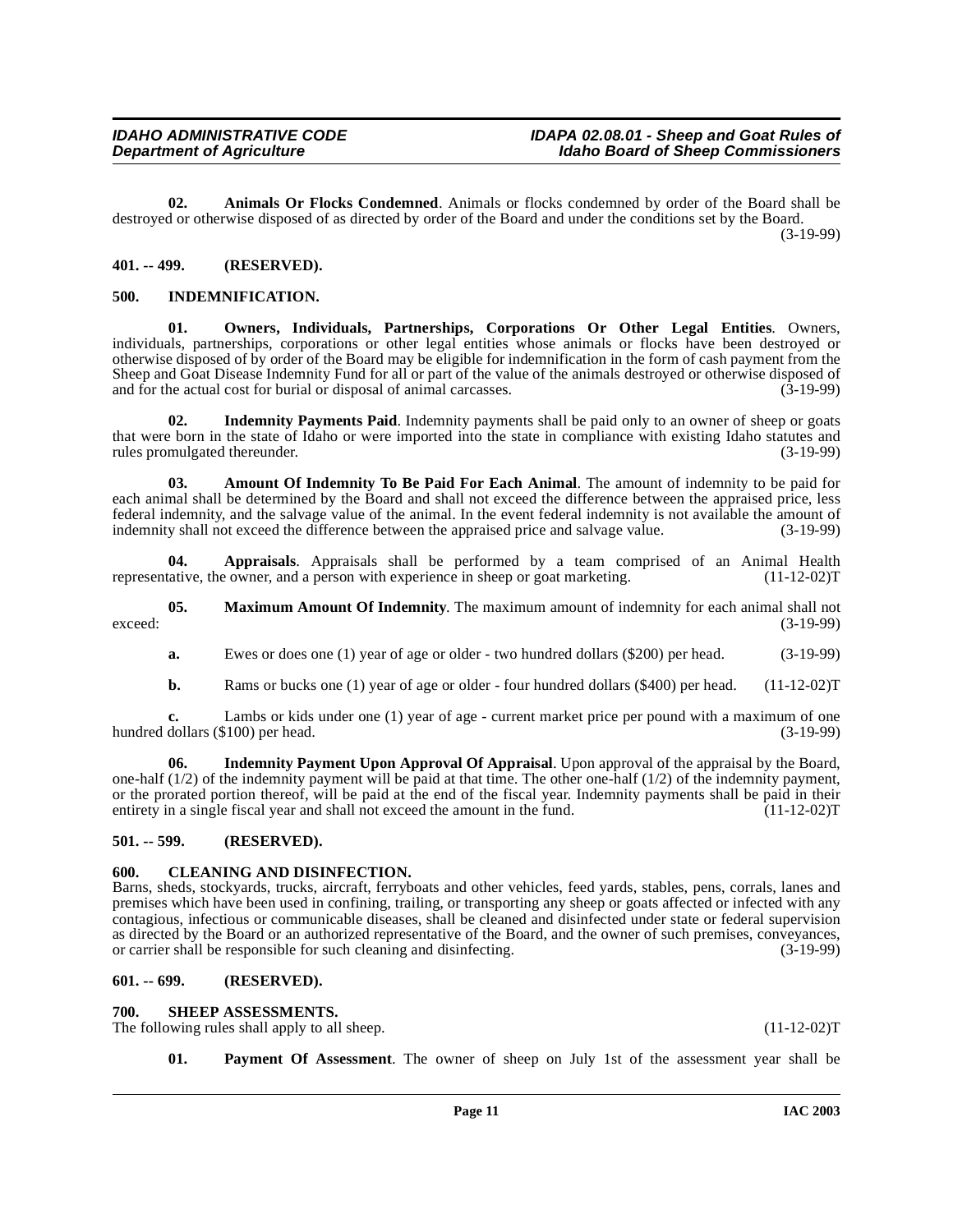#### **IDAHO ADMINISTRATIVE CODE IDAPA 02.08.01 - Sheep and Goat Rules of**<br>Idaho Board of Sheep Commissioners of Agriculture in the state of Sheep Commissioners **Idaho Board of Sheep Commissioners**

responsible for the payment of the assessment levied by the Boards as provided for in Section 25-130 and 25-131, Idaho Code. The rate of assessment shall be six cents  $(\hat{\mathbf{x}}.06)$  per pound on all wool, in the grease basis, except tags, crutchings, and dead wool. (3-18-99) crutchings, and dead wool.

<span id="page-11-3"></span>**02. Assessment As Resident Sheep**. The assessment shall be levied and assessed to the producer at the time of the first sale of wool and shall be deducted by the first purchaser from the price paid to the producer at the time of such sale. (5-5-80) time of such sale.

<span id="page-11-4"></span>**03. Migratory Sheep**. In the event that a sheep, which produces wool subject to this assessment, shall be located outside the state of Idaho during a part of the assessment year, the amount of the assessment shall be reduced on a pro rata basis. A grower will be required to request a pro rata adjustment in writing to the Board.

(3-19-99)

**04. Costs Of Collection**. All costs of collection of delinquent assessments shall be borne as an additional charge against the delinquent assessee first purchaser. (7-1-93)

# <span id="page-11-0"></span>**701. -- 899. (RESERVED).**

### <span id="page-11-5"></span><span id="page-11-1"></span>**900. VIOLATIONS.**

Any person, company, corporation or association or any agent, servant or employee of such, who shall violate or disregard any of these sheep and goat rules or any other sanitary or quarantine rule, order of the Board or inspector thereof shall be deemed guilty of a misdemeanor and upon conviction be fined not less than one hundred dollars (\$100) nor more than five thousand dollars (\$5,000) for each offense. (3-19-99)  $($100)$  nor more than five thousand dollars  $($5,000)$  for each offense.

#### <span id="page-11-2"></span>**901. -- 999. (RESERVED).**